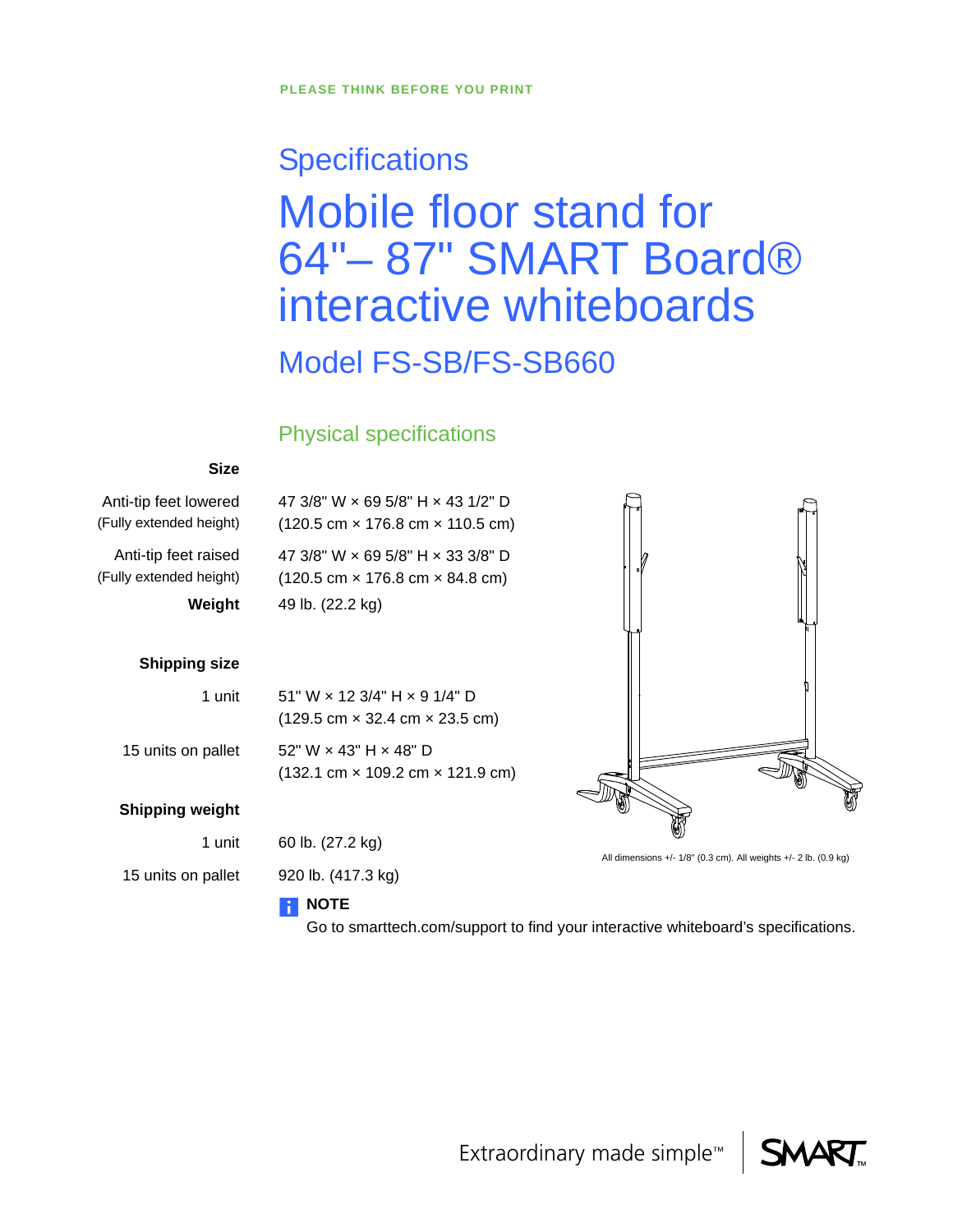## Standard features

| <b>Height adjustment</b>  | Adjustment in eight 2" (5.1 cm) increments                                                                                                                                                                                                                                 |  |
|---------------------------|----------------------------------------------------------------------------------------------------------------------------------------------------------------------------------------------------------------------------------------------------------------------------|--|
| <b>System stabilty</b>    | The mobile floor stand is equipped with four 4" (10 cm) locking casters and two anti-tip<br>feet compliant with CSA safety requirements. The wide footprint and reinforced steel<br>frame provide excellent stability for writing on or touching your interactive product. |  |
| <b>Mobility</b>           | The self-contained system rolls on 4" (10 cm) heavy-duty, non-marking, locking<br>casters.                                                                                                                                                                                 |  |
| <b>Security</b>           | Height-adjustable mount automatically locks in position                                                                                                                                                                                                                    |  |
| <b>Warranty</b>           | One-year limited warranty                                                                                                                                                                                                                                                  |  |
| <b>Safety standards</b>   | CSA certified                                                                                                                                                                                                                                                              |  |
| <b>SMART order number</b> | <b>FS-SB</b> Mobile floor stand for 77" – 87" SMART Board interactive whiteboards                                                                                                                                                                                          |  |
|                           | <b>FS-SB660</b> Mobile floor stand for SMART Board 660 interactive whiteboards                                                                                                                                                                                             |  |